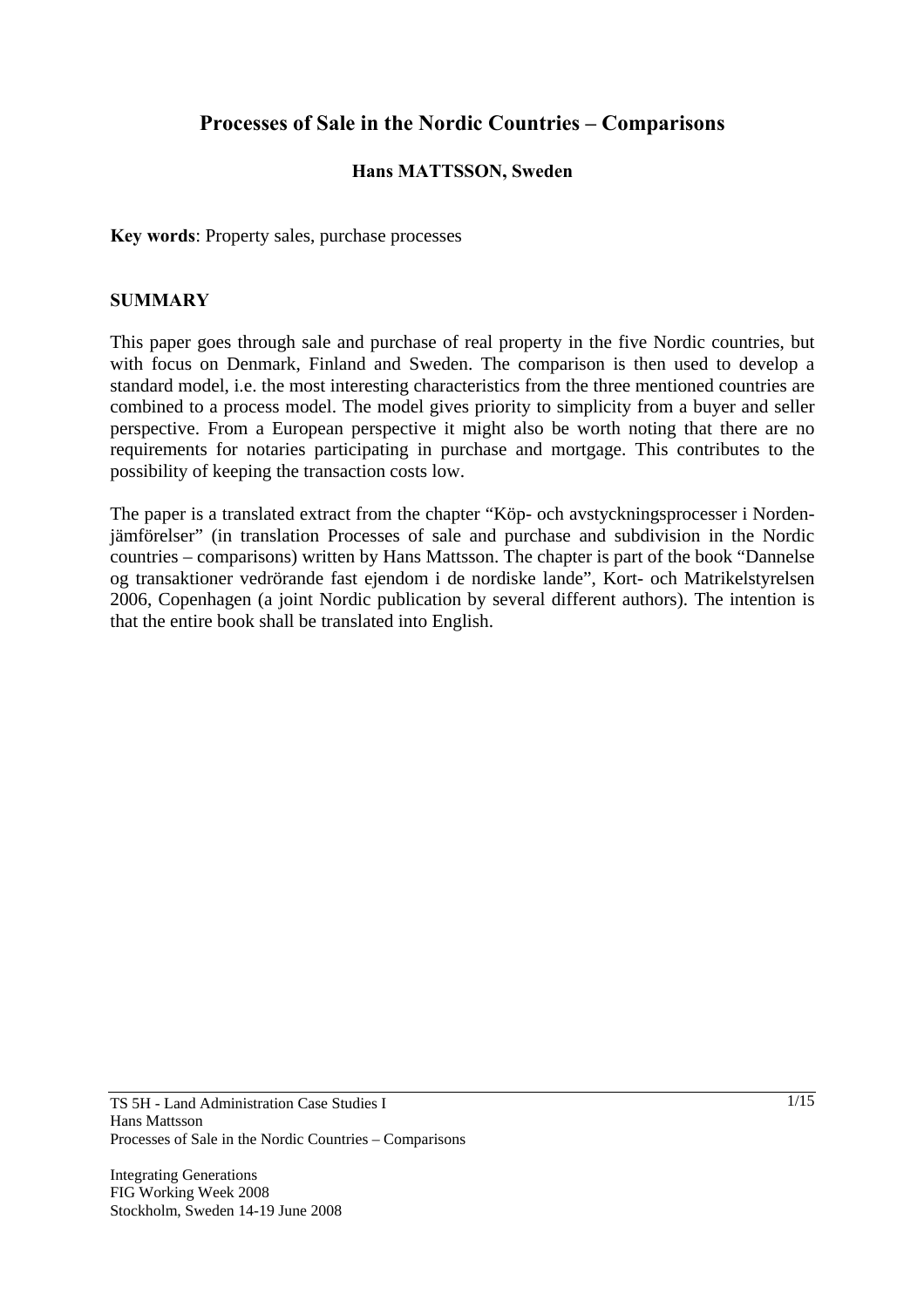# **Processes of Sale in the Nordic Countries – Comparisons**

### **Hans MATTSSON, Sweden**

### **1. INTRODUCTION**

Comparisons between processes of real estate purchases in different countries can focus on a variety of aspects, such as cost, rapidity and simplicity of the processes, risk elimination and legal safeguards. The emphasis here will be on efficiency in the sense of rapidity from the viewpoint of parties in the market, the reason for this prioritisation being that rapidity probably reduces the cost of the process in time and money, to the benefit of both the general public and society. The question is whether activities which delay processes can be avoided or whether the sequence of activities can be altered so as to improve efficiency without augmenting legal uncertainty and risk assumption. Rapid processes, with elements of risk built into them, can actually reduce legal uncertainty and risk assumption, by shortening the duration of the elements of risk.

First a synoptic comparison will be made between the minimum requirements for sale and purchase of real estate in the Nordic countries. Denmark, Finland and Sweden will then be studied more closely. This serves to highlight specially important comparable activities in order to bring out characteristic features revealing both similarities and dissimilarities. An evaluation is presented in a separate section following each comparison. This is solely intended to present queries concerning elements of the individual processes with reference to corresponding activities in the other countries. In this way ideas can be obtained for efficiency improvements, even if the general structure of legislation and the existence of powerful interest groupings can stand in the way of change. The ideas may therefore be impossible to implement in practice.

After that a standard process is set up to give ideas for possible rationalizations of the entire process of sale and purchase. This can be regarded as a potential ideal model, a "standard model".

### **2. TRANSFER OF PROPERTY (basic principles)**

#### **2.1 Process comparison**

The first comparison concerns the simplest possible property purchase, in which the parties trust each other implicitly. This, then, will bring out the minimum statutory requirements.

First of all we may note that the formal requirements regarding purchase and sale differ between all the Nordic countries (figure 1). There is, however, one point of similarity. In all five countries the transaction has to be put down in writing and, in order to qualify for registration, must include the seller's signature and the signatures of witnesses to it. The buyer's attested signature, on the other hand, is not needed in all five countries. The purchase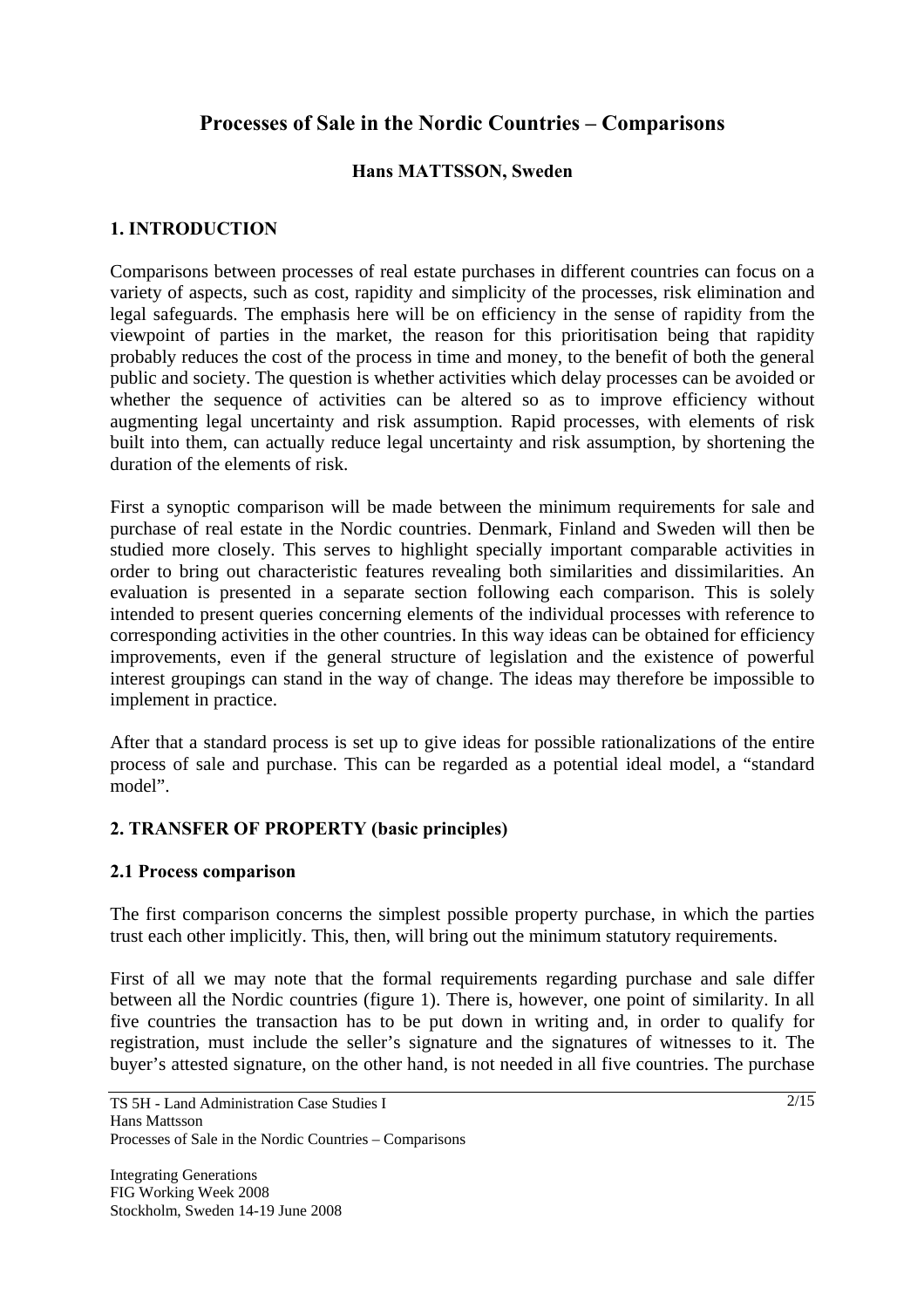price has to be stated in all five countries, but in Finland and Iceland it need not be paid before a final deed of sale is signed, nor before the transaction is registered. Registration of the sale is not stipulated in Denmark, Iceland or Norway but is in Finland and Sweden. Nonregistration, however, does not void the transaction in any of the five countries. Forms of agreement and consequences of registration, on the other hand, are very similar, apart from verbal agreements being valid in Denmark and Norway (figure 2).

**Figure 1**. Deed of sale criteria for ownership registration.

|                                                                         | Denmark | Finland | Iceland | <b>Norway</b> | Sweden |
|-------------------------------------------------------------------------|---------|---------|---------|---------------|--------|
| Requirement for written<br>deed of purchase                             |         | V       |         |               |        |
| Requirement for<br>seller's signature                                   |         |         | V       |               |        |
| Requirement for attest by<br>witnesses of seller's signature            |         | N       |         |               |        |
| Requirement for<br>purchaser's signature                                |         |         |         |               |        |
| Requirement for attest by<br>witnesses of purchaser's signature         |         |         |         |               |        |
| Requirement for paid purchase sum<br>before signing of deed of purchase |         |         |         |               |        |
| Requirement for stated purchase sum<br>in the deed of purchase          | V       |         |         |               |        |
| Requirement for paid purchase sum<br>before registration of ownership   | V       |         |         |               |        |
| Mandatory registration of ownership                                     |         |         |         |               |        |

#### **Figure 2.** Forms of contract and legal consequences.

|                                                     | <b>Denmark</b>            | <b>Finland</b>              | <b>Iceland</b>              | <b>Norway</b>             | Sweden                      |
|-----------------------------------------------------|---------------------------|-----------------------------|-----------------------------|---------------------------|-----------------------------|
| Valid contract                                      | Verbal<br>agreement       | Written contract<br>of sale | Written contract<br>of sale | Verbal<br>agreement       | Written contract<br>of sale |
| Contract form for registration<br>of ownership      | Written                   | Written                     | Written                     | Written                   | Written                     |
| Possibility<br>to<br>secure<br>preliminary contract | Dormant<br>registration   | Registration                | Dormant<br>registration     | Dormant<br>registration   | Dormant<br>registration     |
| Fulfilled purchase                                  | Deed of purchase          | Deed of purchase            | Deed of purchase            | Deed of purchase          | Deed of purchase            |
| Transfer secured relative third<br>party            | Ownership<br>registration | Ownership<br>registration   | Ownership<br>registration   | Ownership<br>registration | Ownership<br>registration   |
| Total<br>legal<br>control<br>over<br>property       | Ownership<br>registration | Ownership<br>registration   | Ownership<br>registration   | Ownership<br>registration | Ownership<br>registration   |

TS 5H - Land Administration Case Studies I Hans Mattsson Processes of Sale in the Nordic Countries – Comparisons

Integrating Generations FIG Working Week 2008 Stockholm, Sweden 14-19 June 2008  $\frac{3}{15}$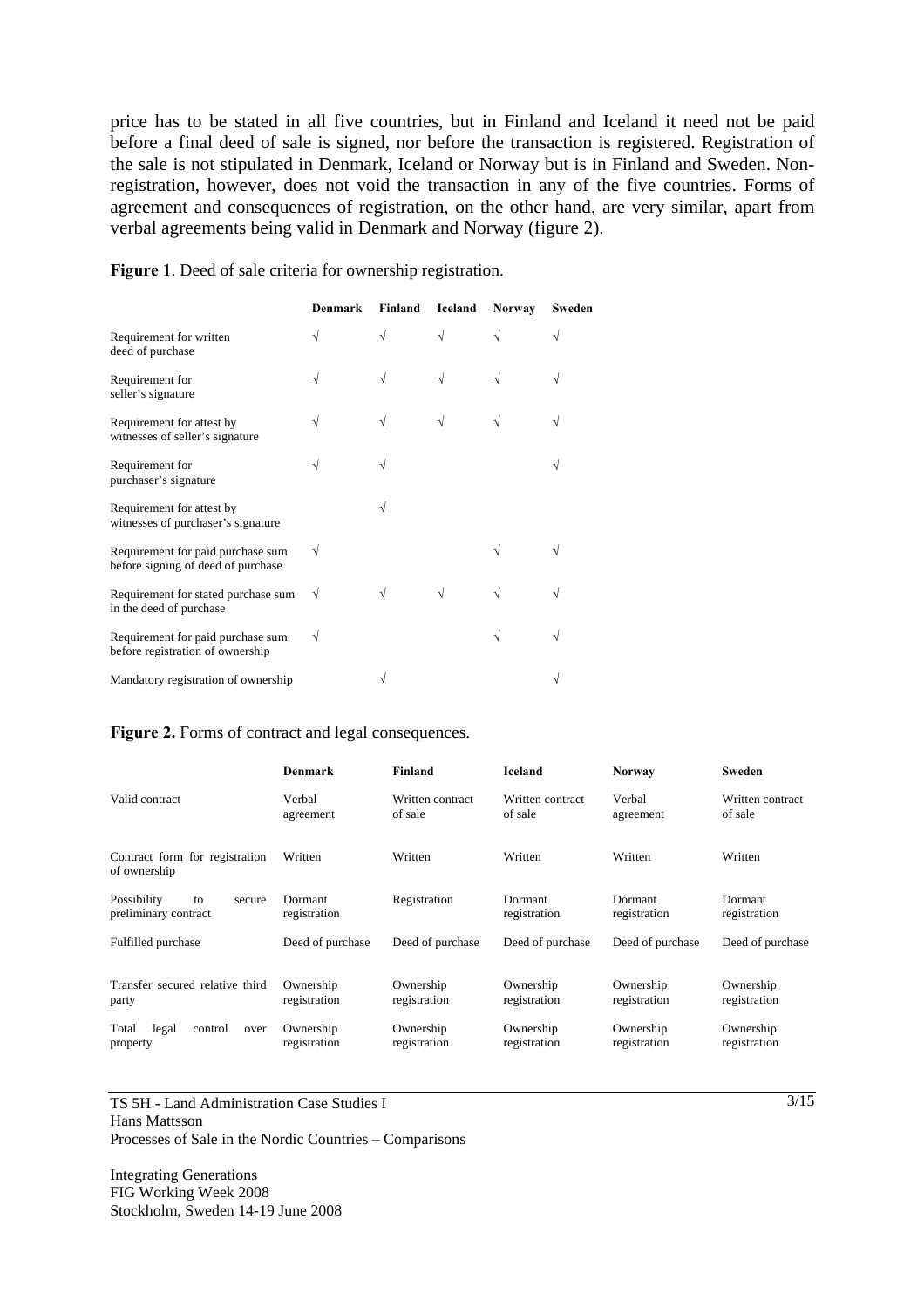The actual process of purchase and sale differs somewhat between the Nordic countries (figure 3). To highlight the differences, the process has been divided into the following phases:

- − *Preliminaries*, during which the parties find each other and negotiate conditions of sale.
- − *Contract-drafting*, in which the parties draw up a binding contract.
- − *Registration*, when the purchaser applies for registration of the purchase to protect it from third parties.
- − *Conclusion*, when sales profit tax, if any, becomes payable.

Major differences between purchase-and-sale processes in the various countries will be commented on with reference to figure 3. Items which are not necessarily included in the process but can be put off till later are specially marked "not necessary". These have been included because they are nonetheless fundamental to an understanding of the matter.





TS 5H - Land Administration Case Studies I Hans Mattsson Processes of Sale in the Nordic Countries – Comparisons

Integrating Generations FIG Working Week 2008 Stockholm, Sweden 14-19 June 2008  $4/15$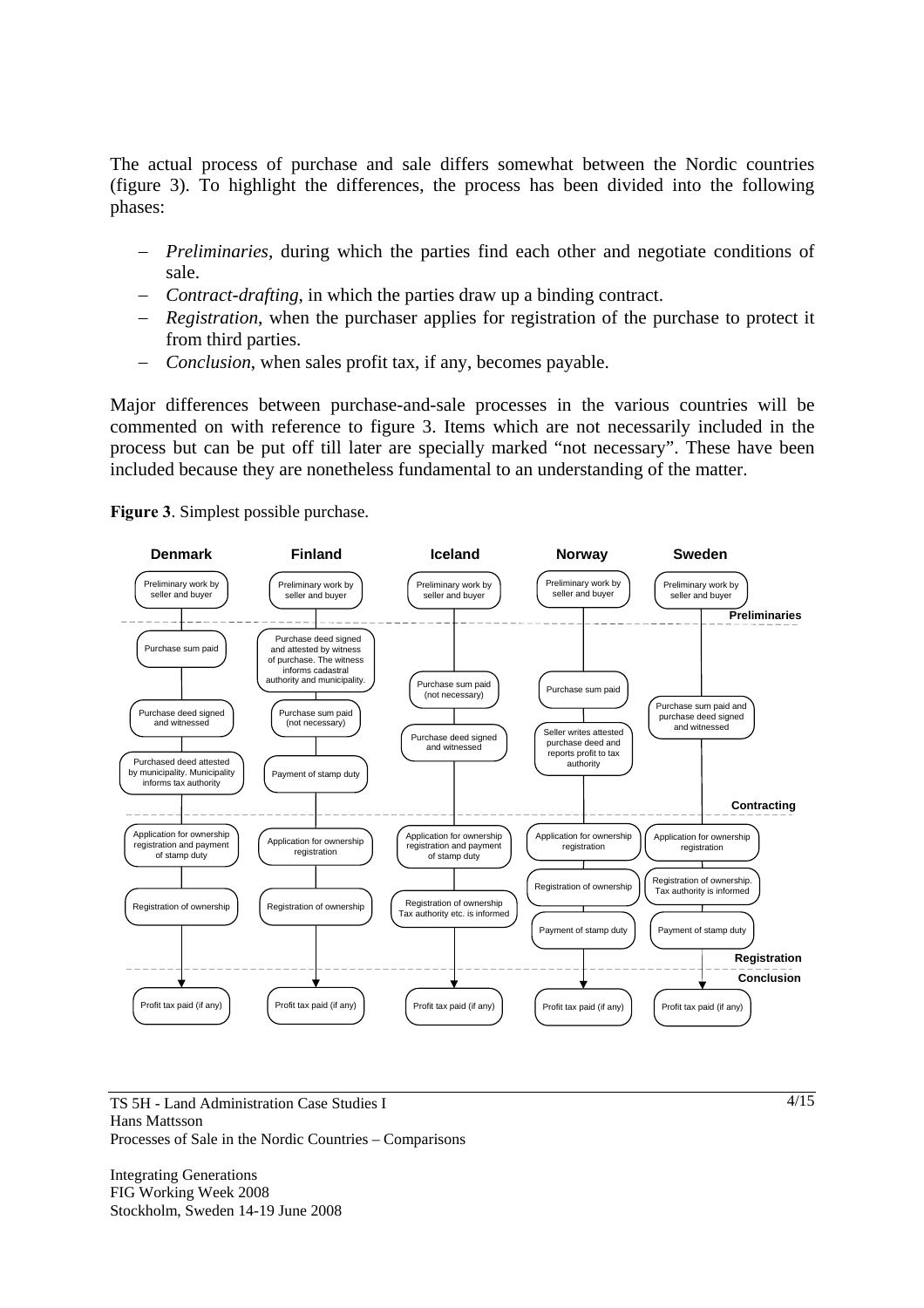Concerning *preliminaries* there is little that needs to be said. This is only an introductory part of the process and it is for the parties to decide what is to be done, e.g. the extent of archive searches and investigations on the spot, how much the prospective purchaser is willing to pay, what the contract is to look like. This is an informal process leading to a contract situation.

In the *contract-drafting phase*, the contract is drawn up and signed. The basic principles are the same everywhere insofar as a deed of sale is signed and the purchase money paid. In all five countries the seller's signature has to be attested by witnesses (figure 1). But, as we have already seen, the purchaser's signature is not needed in Iceland and Norway. Neither in Finland, Iceland nor Norway does the purchase money need to be paid in order for the purchase to be complete and registrable. There is no stipulation of a particular professional category or organisational representative as witness to the seller's signature, except in Finland, where the signature has to be witnessed by a "public witness of purchase".

Finland, then, presents idiosyncratic features where the contract-drafting phase is concerned. In the first place, with its stipulation of a witness to the purchase it has opted for something midway between the Scandinavian principle of no special criteria for witnesses to signatures and the continental stipulation of attestation by a notary. Witnesses to purchase in Finland are specially appointed persons acting in an official capacity. They also have the task of informing the contracting parties of the consequences of the transaction. They have to inform the municipality of the sale and also the cadastral authority, which in turn informs the tax authority. But there are two other deviant points involved in Finland. The purchase money can be paid after the deed of sale has been signed and title registration is obtainable even if the property has not been paid for. Furthermore, the transfer tax (stamp duty) has to be paid in advance to the tax authority and a receipt for it appended to the application for ownership registration of the purchase to the land registration authority.

Conditions in Denmark are very much the same as in other countries, but with one exception. The municipality has to endorse the contract of sale and at the same time inform the tax authority of the purchase. Thus Denmark has inserted a local government transaction which is handled by the purchase witnesses in Finland and by the registration authorities in the other three countries.

*Registration* means the purchaser sending the deed of sale to the registration authority for registration of ownership. In Denmark and Iceland, stamp duty is payable with the application, whereas in Norway and Sweden the registration authority presents a bill afterwards. In Finland, as already stated, the charge is payable in advance.

In Iceland and Sweden it is the registration authority that informs the tax authority of the sale. In Denmark it is the municipality, in Norway the seller, and in Finland the information is conveyed through the purchase witness.

The form of *conclusion* entailed by the payment of capital gains tax on the profit from a sale can occur in all five countries, but, the rules on this point being beyond the scope of the present work, we will not go into this aspect any further.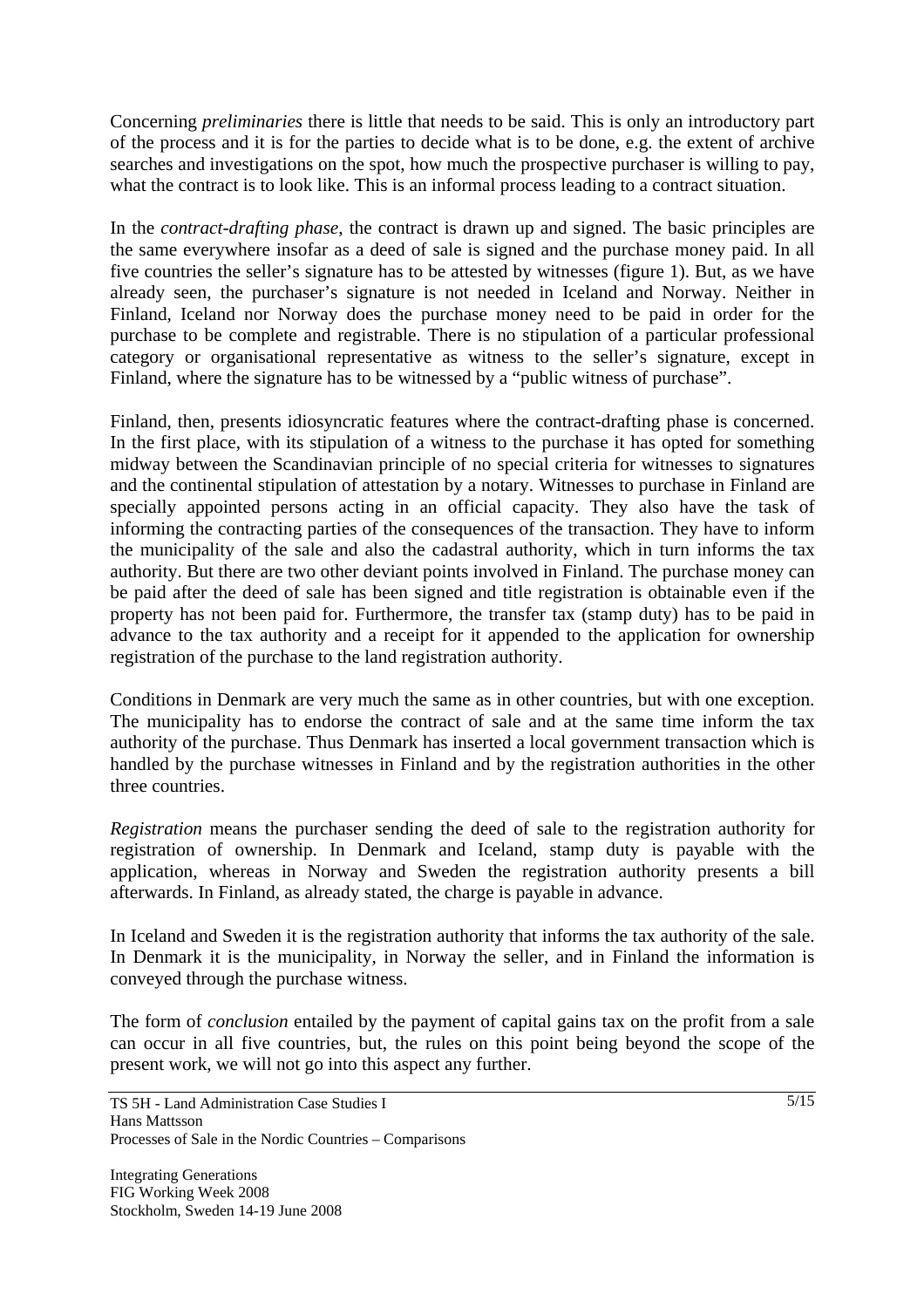### **2.2 Evaluation**

Viewing these processes from an efficiency viewpoint, one may ask why the municipality needs to be involved through endorsement by the municipality in Denmark while other countries manage without. This naturally delays the purchase-and-sale process. One may also ask why public purchase witnesses are necessary in Finland when the other countries can manage without. This seems all the more strange considering how many impulses Finnish legislation has absorbed from the other Nordic countries.

In computerised societies the most rational arrangement seems to be for the registration authority and no one else to inform other authorities of purchases, which is the Icelandic and the Swedish principle. Finally, the Norwegian and Swedish principle of billing stamp duty after the purchase seems to be a smoother proposition than various forms of payment in advance.

It can also be seen as an oddity that registration is not obligatory in Denmark, Iceland and Norway. True, most people register their purchases anyway, to secure them against third parties and also in order to take out mortgages, but the absence of obligatory registration impairs the reliability of the registers, to the detriment of the property market's long-term efficiency.

Finally we may note that in all five countries, when profit tax is due it is paid subsequently without jeopardising the purchase. That is to say, the purchaser's standing is not affected.

The question is which processes are smoothest from the point of view of parties in the market. Judging from the process descriptions, Iceland and Sweden have the smoothest processes. Norway has the additional stipulation of early declaration of profit to the tax authority, but this is unlikely to affect the time taken by the process, because no documentation confirming this is required for registration of ownership. In Finland the process is complicated by the stipulation of a purchase witness and by the procedure for payment of transfer tax. In Denmark the process is delayed by the stipulation of municipal endorsement of the documents of sale prior to registration of ownership.

We can now turn to consider purchases involving more stages than are absolutely necessary for the accomplishment of a valid transaction. These purchases can be regarded as normal purchase, i.e. they are the form of purchase usually applied in the real estate market. They will be instanced with the purchase of a residential property.

Only Denmark, Finland and Sweden are regarded, since for studies of principals these countries give ideas for rationalizations.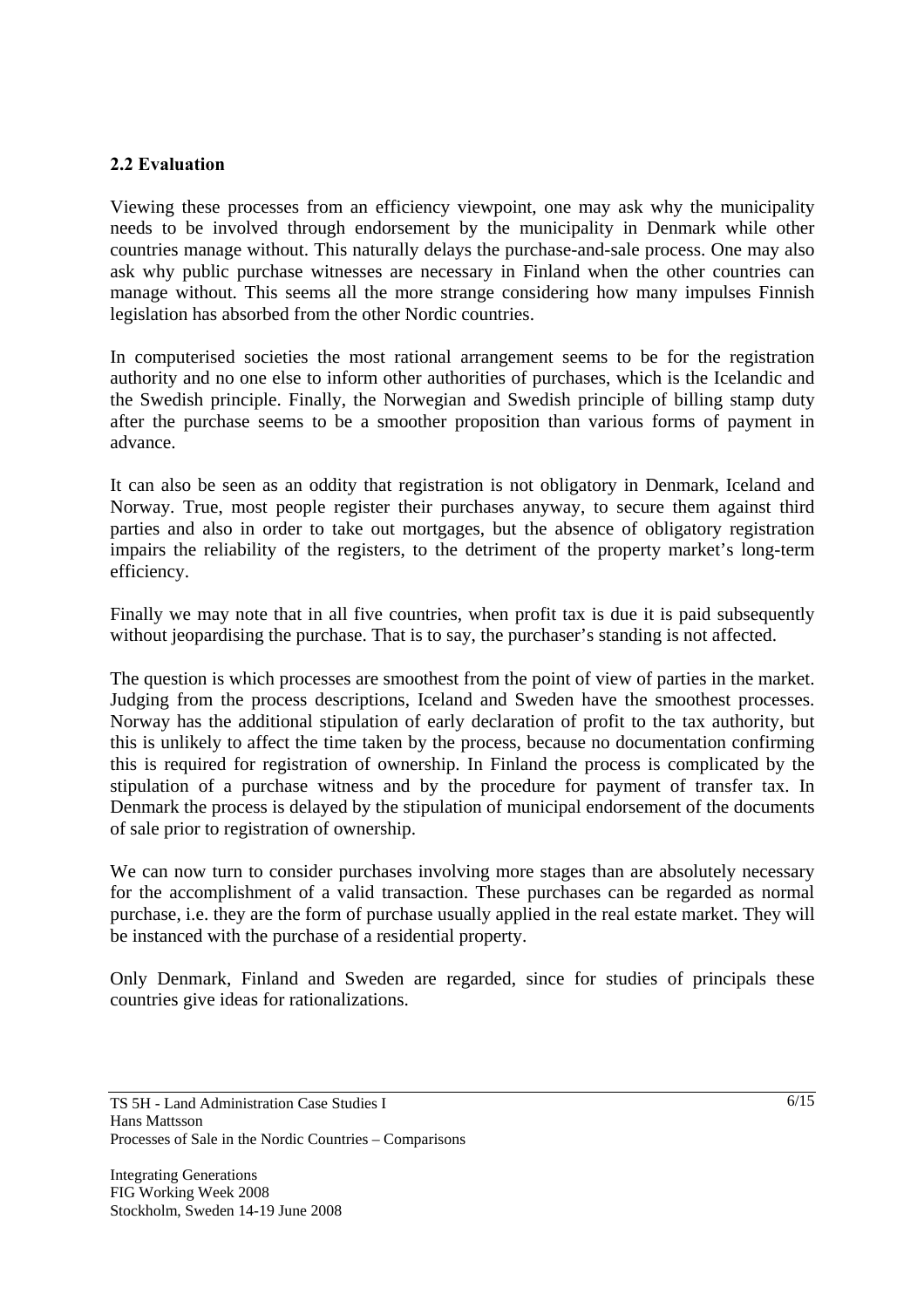## **3. NORMAL PURCHASE OF A RESIDENTIAL PROPERTY**

### **3.1 Process comparison**

When describing a normal house purchase, we will assume that estate agents are involved, as well as a bank or some other financial institute. Here the purchase process can be divided into the same phases as earlier, but the conclusion in the form of payment of tax on sales profit has been removed, having already been mentioned in connection with the simplest possible purchase. This leaves:

- − *Preliminaries*, during which the parties find each other and negotiate conditions of sale.
- − *Contract-drafting*, in which the parties draw up a binding contract.
- − *Registration*, when the purchaser applies for registration of the purchase to protect it from third parties.

Since we are dealing with normal purchases, we will not concern ourselves with situations where public permits are required, nor with pre-emption situations. Nor are the complications complicated by indicating the timing of a binding agreement, change of ownership and taking of possession.

The *preliminaries* of a normal purchase can be pretty complicated, because estate agents are engaged and the purchaser's possibilities of obtaining credits have to be investigated. Both the purchaser's creditworthiness and the mortgageable value of the property have to be assessed.

*The contract-drafting* phase comes when purchaser and seller have settled on a transaction. At least five parties have to be taken into account in a way which guarantees the security of all of them, namely seller, purchaser, the respective banks or other credit institutes of the parties and estate agents. A contract has to be written. This is often done in two stages, with an introductory contract of sale to settle the conditions of sale and then a deed of sale to confirm that the necessary conditions have been satisfied and the transaction can be registered. Parallel to this, mortgage rights and credits have to be managed in such a way that the seller is discharged from his borrowing and the purchaser assumes responsibility for his.

To secure ownership title against third parties and to secure the mortgage for the creditprovider, the sale/purchase has to be *registered* as well as mortgage deeds. This takes place during the registration phase.

The co-ordination of all these activities has been differently organised in Denmark, Finland and Sweden and in order to make them comparable the activities will be described systematically and briefly, country by country. Figures 4 and 5 have been drawn to elucidate similarities and dissimilarities. The first figure shows Denmark, the second Finland and Sweden.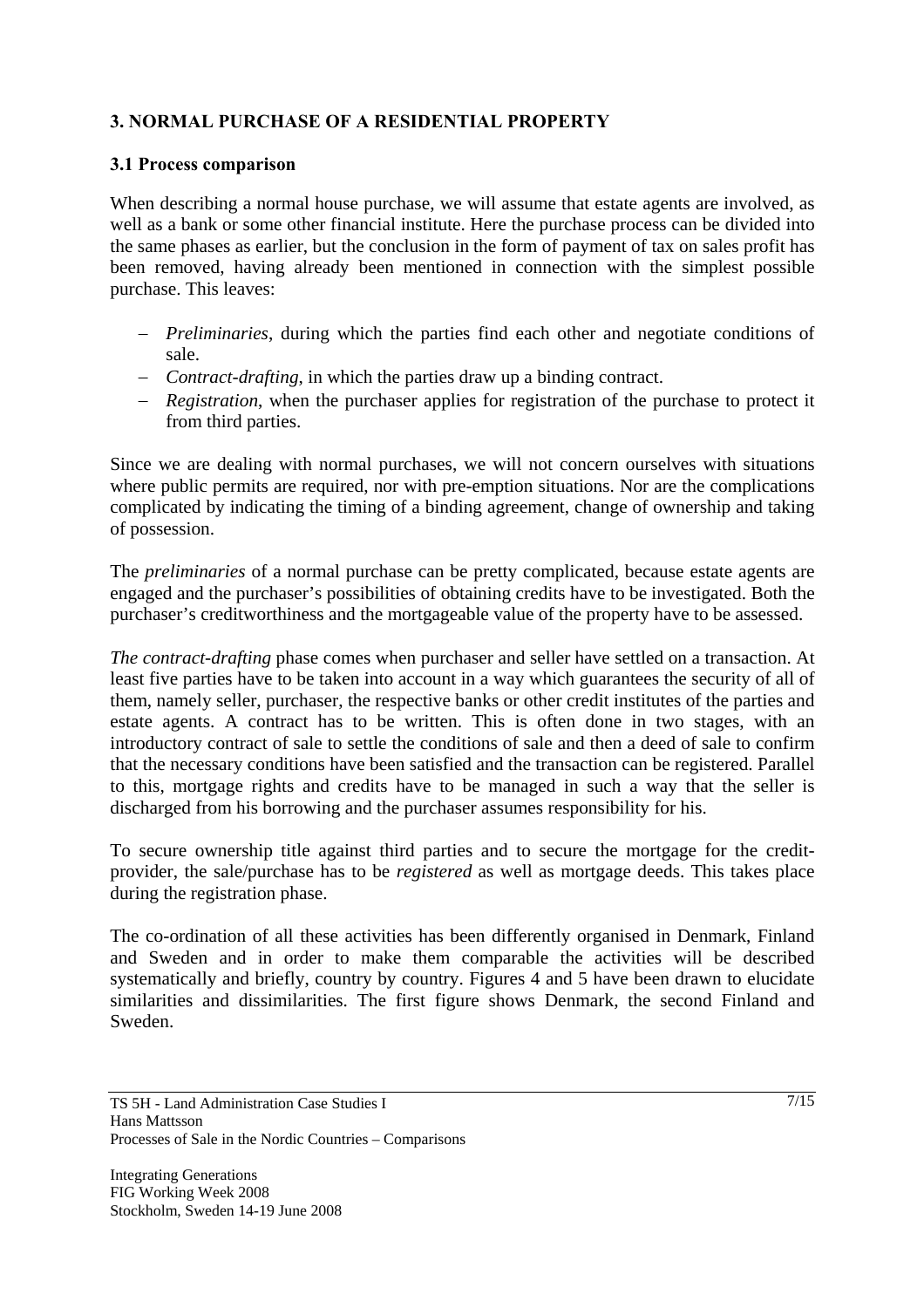**Figure 4**. Normal purchase in Denmark (figure continues on right side).

#### **Denmark**



In *Denmark* (figure 4) a seller can engage an estate agent to assist with the sale. The important point is that the estate agent is the seller's representative and has no duty of balancing the interests of seller and purchaser. The estate agent inspects the property and draws up other information of importance. The party who has shown interest in purchasing the property for his part contacts a bank for assessment of his creditworthiness. There are usually also special financial institutes (*realkreditinstitut*) involved in financing the transaction. The estate agent often works together with such an institute and asks it to offer what is called a real credit loan (*realkreditlån*). The purchaser then decides whether he is interested in going through with the purchase. In this connection an energy consultant inspects the building and a structural

TS 5H - Land Administration Case Studies I Hans Mattsson Processes of Sale in the Nordic Countries – Comparisons

Integrating Generations FIG Working Week 2008 Stockholm, Sweden 14-19 June 2008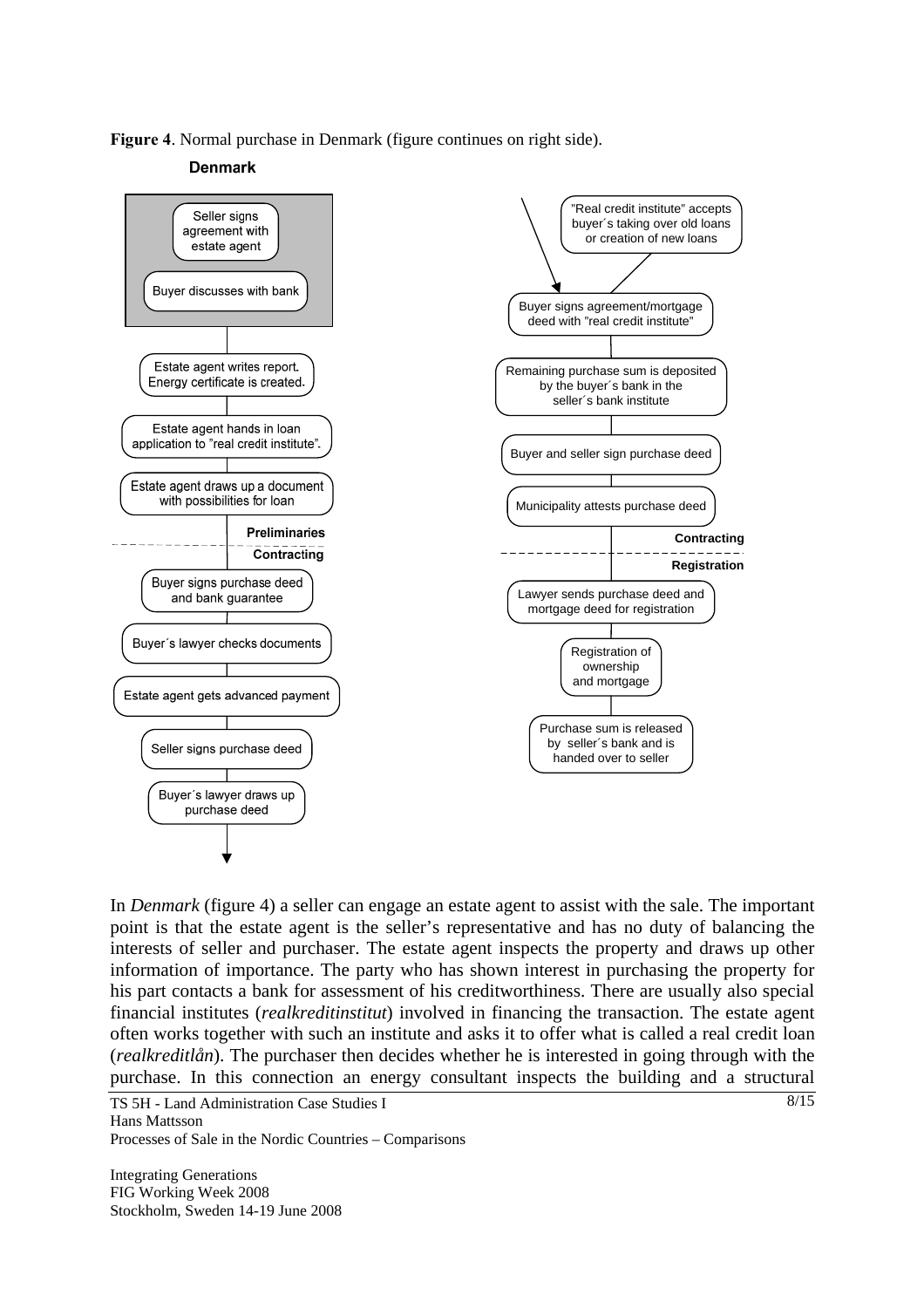inspection can also be carried out. The purchaser is advised of the possibility of taking out insurance for hidden defects, since he will not be able to plead them if the inspections now mentioned take place.

The estate agent draws up a contract of sale for the purchaser to sign. This usually entitles the purchaser to cancel the purchase within six days. The purchaser takes this opportunity of getting a lawyer to vet the agreement and of discussing any contractual problems with the estate agent. After any adjustments have been made to the agreement, the estate agent obtains the seller's signature. In this connection an advance payment is made to the estate agent. The lawyer is then tasked with drawing up the definitive deed of sale.

With reference to the offer of credit, the purchaser signs an agreement with the *realkreditinstitut*. The institute draws up a mortgage deed which the purchaser signs. The purchaser's bank (separate from the credit institute) then remits the purchase money to the seller's bank, whereupon seller and purchaser can sign the deed of sale. The municipality then receives the deed of sale for signing, after which the lawyer sends it to the registration authority, which registers the sale and the mortgage deed. The authority returns the mortgage deed to the lawyer. The seller's bank can now release the remainder of the purchase money for transfer to the seller.

In *Finland* the seller contacts an estate agent and signs a contract with him (figure 5). It is to be noted that the estate agent is also duty bound to safeguard the purchaser's interests. The purchaser for his part contacts a bank to obtain a grant of credit approving the property as security. The purchaser can have the property inspected by an inspector, but this is neither stipulated nor necessary, because the seller is liable for defects which could not have been discovered by the purchaser. To guard against hidden defects, the seller usually gets an inspector to go over the property and write a report which is shown to the purchaser.

Usually only one document (purchase deed) is used for the sale, although preliminary agreements do occur. As a result, the same model applies to the contracting phase as for the simplest possible purchase, apart from the added factor of credit processing. This too is very easily managed. Credit documents are signed with the bank simultaneously with the deed of purchase. Often an advance is paid. The bank obtains power of attorney from the purchaser, empowering the credit-providing bank to apply for ownership registration and registration of mortgage deeds later on in the purchaser's stead. The power of attorney is transmitted to the bank disbursing the purchase money to the seller's bank, which in turn collects the portion of the amount covering the seller's loan before remitting the remainder to the seller. Existing mortgage deeds are sent to the purchaser's bank. The purchaser can also make a cash payment to the seller or his bank. If the old mortgage deeds do not cover the purchaser's debt to his bank, the bank will have the task of obtaining new mortgage deeds from the land registration authority, simultaneously with title registration being applied for. As has already been made clear, transfer tax has to be paid before the purchase can be registered.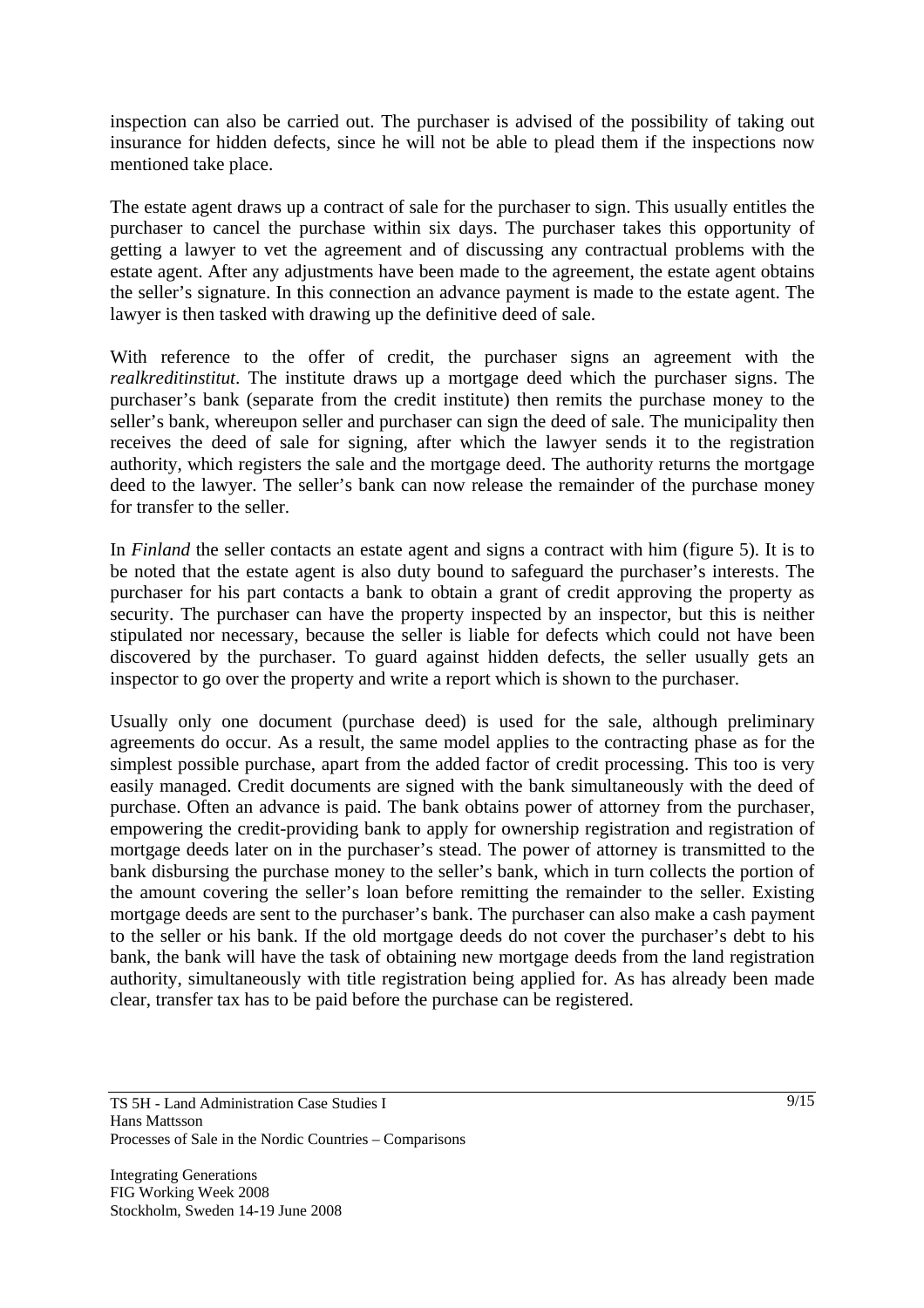**Figure 5.** Normal purchase in Finland and Sweden.



In *Sweden* (figure 5) a seller usually contacts an estate agent and a contract is signed setting forth the terms of the assignment. Although engaged by the seller, the estate agent is duty bound to safeguard the interests of both seller and purchaser. The estate agent advertises the property. An interested purchaser contacts his bank to investigate the possibility of obtaining credit and, all being well, obtains the promise of a loan. It is not uncommon for the estate agent to arrange contact with a bank. Seller and purchaser negotiate the conditions of the sale together with the estate agent. The purchaser must be given an opportunity of inspecting the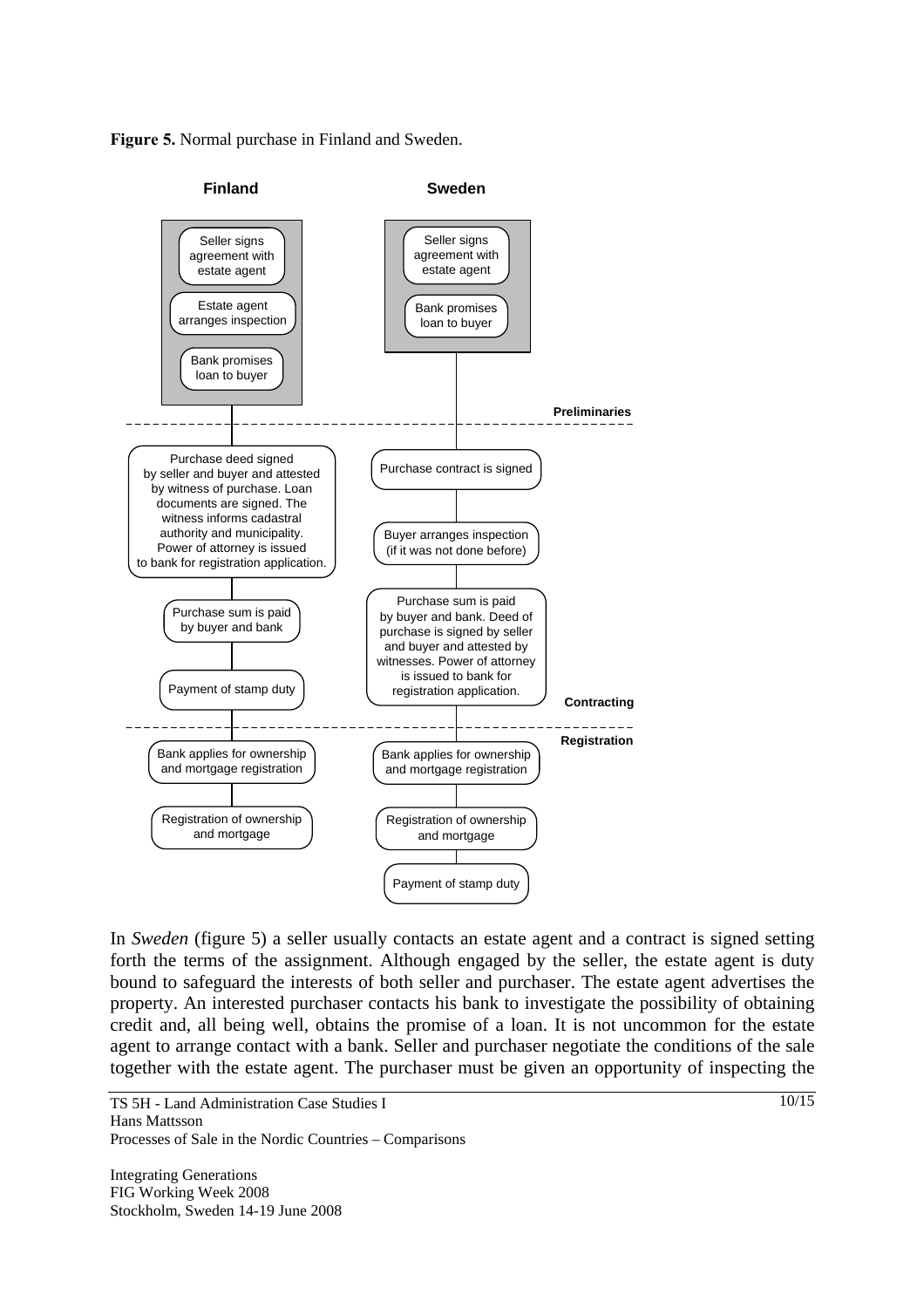property. He has an extensive duty of investigation, and because so much depends on the investigation a special inspector is often engaged for the purpose. The seller, however, remains liable 10 years after the sale for hidden defects which could not have been discovered. He can insure himself against hidden defects, but policies of this kind are severely limited. The estate agent also drafts a contract of sale, which is signed by the parties. Often an advance payment is made at the same time.

Once signed the contract of sale cannot be repudiated unless includes a special clause to this effect. Sometimes the first contract of sale is used for applying for a dormant registration of ownership, which has the effect of making it public. If the property inspection has not already taken place it is carried out now (which is not unusual). This can create problems if serious defects are discovered, because the parties are already bound by contract. The purchaser, therefore, may have included in the contract a proviso for discovery of defects. The conditions of getting the property mortgaged for the purchaser are also cleared up, if this has not been done already. One very common condition in the contract of sale is that the sale is only to be completed if the purchaser is granted credit.

When all the formalities have been completed, the seller, estate agent and purchaser usually meet at the purchaser's bank while keeping in touch with the seller's bank by telephone. The deed of sale has to be signed and witnessed, credit documents signed and necessary powers of attorney issued. The purchase money is paid over in this connection, even though in reality the banks may settle this between themselves afterwards.

The deed of sale confirms that the purchase price has been paid and that title to the property has been transferred. The deed of sale may refer to the terms of the contract of sale, but not necessarily. The basic principles for the processing of pledge and loan are the same as in Finland. The purchaser contracts a loan from his bank and the purchase price can be paid by the purchaser and his bank. The seller's credit provider obtains payment for his credits and the remainder of the purchase money passes to the seller. The purchaser's bank then takes over existing mortgage deeds from the seller or his bank (in reality this is an electronic transaction which takes place after the event) and the mortgage deeds provide the purchaser's bank with security. If new mortgage deeds need to be obtained as security (due to the amounts of the old ones not covering the debt which the purchaser is incurring), the purchaser's bank receives power of attorney to apply for a new registration of new mortgage deeds. This, however, requires the purchaser to be registered owner, and so the purchaser's bank is granted power of attorney to apply for both registration of ownership and registration of mortgage deeds on the purchaser's behalf. With the bank handling contacts with the land registration authority, its interests are secured. If the seller's bank approves and the purchaser is interested, the purchaser can take over the seller's loans instead. The reason for the signing of contracts usually taking place at the purchaser's bank and for all transactions passing through that bank is that this bank is the principal interested party and also the risk-taker in the process of sale and purchase, responsible as it is for disbursement of all or part of the purchase price. As has already been shown, the bank must have both old and new mortgage deeds as security for loans.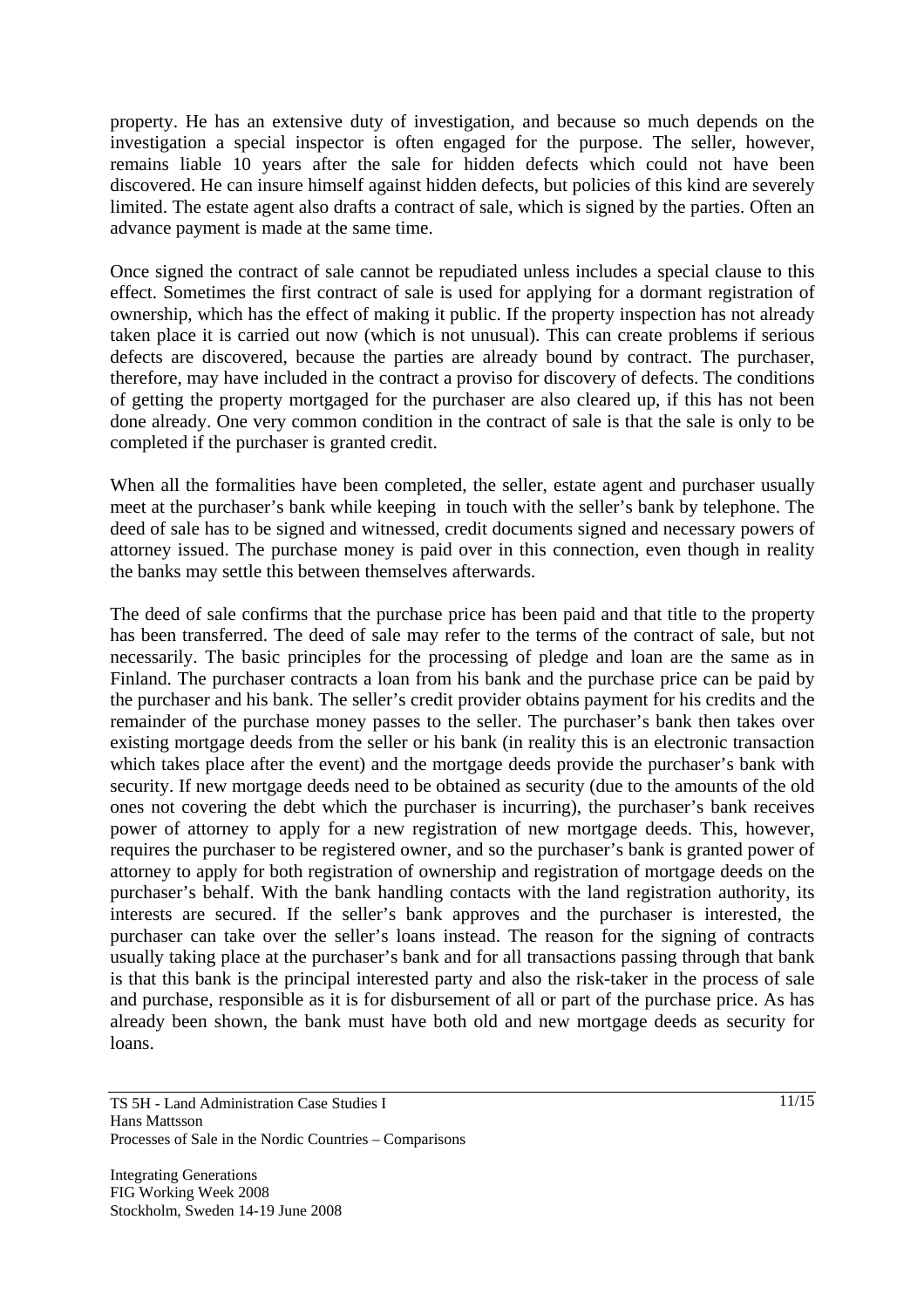### **3.2 Evaluation**

In all countries the basics of a normal house sale are essentially the same. Purchaser and seller draw up a contract between themselves. The marketing is attended to by an estate agent. The seller's loans are paid off, while the purchaser obtains new ones. And yet the processes evolved in the countries under consideration still differ to a greater or lesser extent. This is probably an accident of history, but the question is whether the existing processes are truly necessary in their entirety in each of the countries concerned or whether possibilities of efficiency improvement are discernible. True, one can argue that the rule of law demands complexity, but every country is likely to claim that its particular process exists for the security of all parties. So the rule of law does not go very far towards explaining why the processes have to look the way they do today. To address this problem, certain factors will be highlighted and a "pattern model" will then be sketched.

Clearly, the stipulation in all countries except Denmark that the estate agent must safeguard the interests of both seller and purchaser means that they do not both need to have legal representatives. A change of legislation in Denmark would presumably eliminate the need for a lawyer. If a purchaser still feels constrained to retain one, there is nothing to prevent him from doing so.

Inspection is another factor. We can begin by noting that in Denmark the estate agent is duty bound to prepare a report on the property. In Finland, where the seller has been made liable for defects in the property, it is in his own best interests to order an inspection of the building in order to inform to the purchaser of any defects. In Sweden the seller is only liable for those defects which the purchaser cannot reasonably discover for himself, and so it is normally the purchaser who arranges the inspection. This is expensive, and in the meantime there is the risk of someone else stepping in and buying the property, since a verbal agreement is not binding on the parties. To avoid this problem, the inspection often comes in between the contract of sale and the deed of sale, and the conditions of sale made contingent on the outcome of the inspection. Denmark alone stipulates energy inspection, but Finland and Sweden are going to do the same, by reason of EU directives.

A special comparison between Finland and Sweden shows it to be more economical for the seller, rather than the purchaser, to pay for and be responsible for inspection (i.e. draw up a "declaration of contents"). The present order of things in Sweden can in the ultimate analysis result in the same property being inspected several times over.

In all countries but Finland, two contracts are normally used. The first of these ties the parties to each other for a transitional period. Credit issues, inspections, and the sale or purchase of another property can take time. The second contract confirms the change of ownership. Since the first contract shows the parties' intent, it is common for an advance payment to be made to the seller as a form of confirmation of the purchaser being in earnest. The fact of only one contract being used in Finland, despite the possibility of having two, suggests that the existing process is found secure and efficient.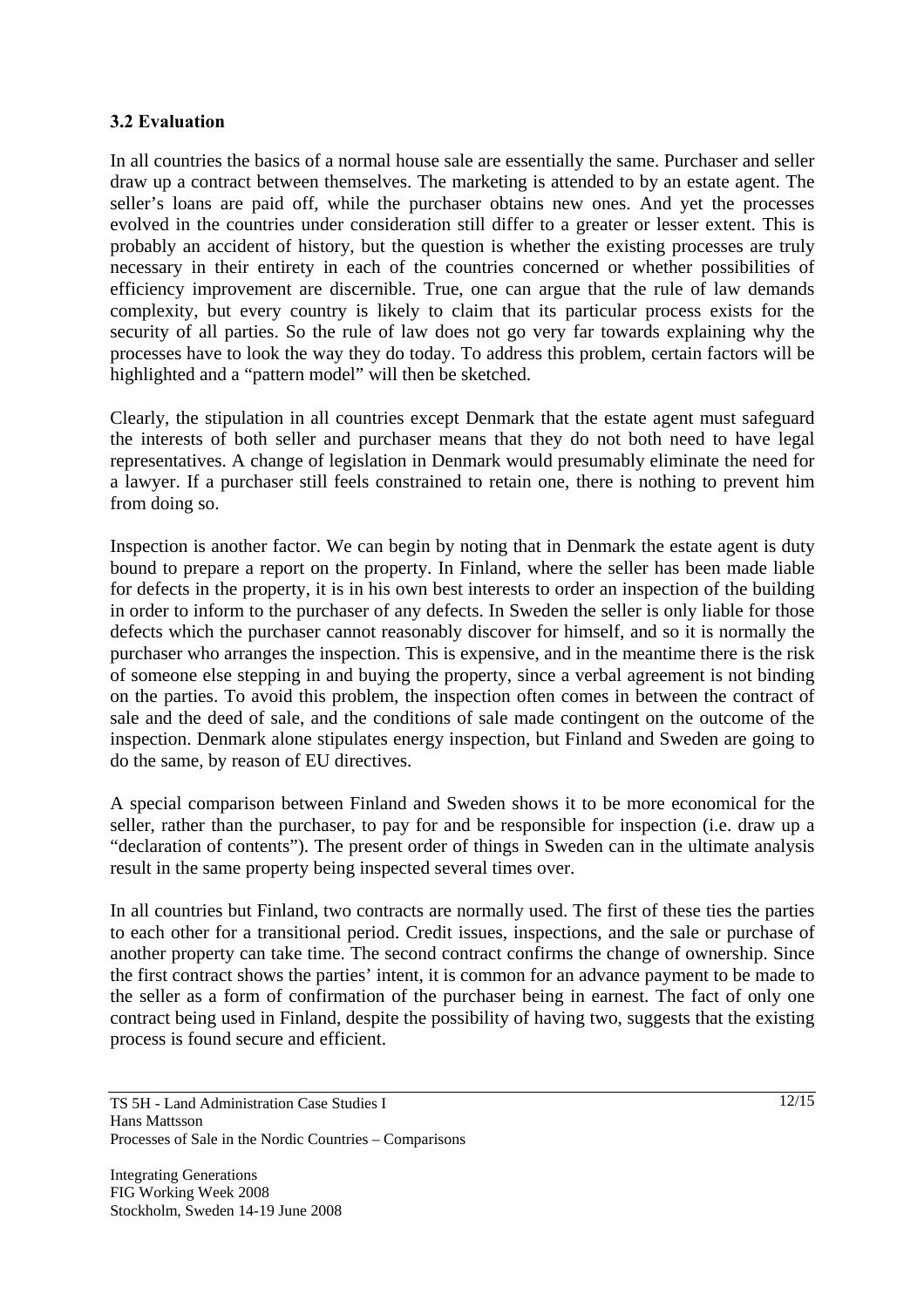Credit issues complicate the processes, particularly in Denmark, which has a system of two credit-providers. A bank takes care of short-term loans, while a *realkreditinstitut* handles long-term ones. It is hard for an outsider to understand why the system has not been changed into long-term credits at a fixed rate of interest. The process figure 4 shows how complicated the present system makes things for all concerned.

The management of credits naturally affects the payment of the purchase money. It is a good hypothesis that smooth processes for the management of the collateral lead to a smooth procedure for paying the purchase money. The use of mortgage deeds separated from credit documents (Finland and Sweden) simplifies matters, especially in case where banks are credit institutes and can transfer the mortgage deeds between themselves after the event. Banks ought reasonably to be able to rely on each other sufficiently for no mistakes to occur.<sup>1</sup>

There are two more factors which impair the efficiency of the processes, namely municipal involvement in Denmark and payment of transfer tax in Finland. It should be possible for both activities to come after registration of the sale. The registration authority can be given the task of informing other bodies (municipality, tax authority, price register etc.). Nowadays information transfers of this kind are easily accomplished electronically.

One may also ask whether obligatory registration of property sales would not ensure the dependability of registers in those countries where it is not obligatory. Unregistered sales occur in all five countries, but the actual proportion of them in each country is not clear. No country has gone so far as to say that a sale is invalid until registered.

Finally a model process will be expounded for the benefit of those contemplating possible legislative changes (figure 6). This process has been constructed by taking obviously workable ideas from the countries examined (identified in parenthesis). Properly constructed, they should be viable in a new context. The model is based on mortgage deed and loan contract being two separate documents, as in Finland and Sweden.

The model turns out as follows. The seller engages an estate agent who is responsible for the description of the property (this is the case more or less in all five countries). To assist him he has an inspector (Denmark) to draw up a "declaration of contents" (Denmark, Finland). The estate agent engages the inspector. The estate agent is also made responsible for safeguarding the interests of seller and purchaser alike (Finland and Sweden). The purchaser or estate agent contacts banks for an assessment of the credits available (all countries).

All parties, i.e. seller, purchaser, estate agent and the purchaser's credit-provider, hold a meeting at which they sign the deed of sale (witnessed), loan contract, and powers of attorney for applying for registration of ownership and registration of security. The purchase money

 $\overline{a}$ 

 $1$  It should also be mentioned that segregation of mortgage deed and credit document makes it very easy to change banks and in this way put downward pressure on interest rates. This construction, then, provides opportunities for competition in the credit market.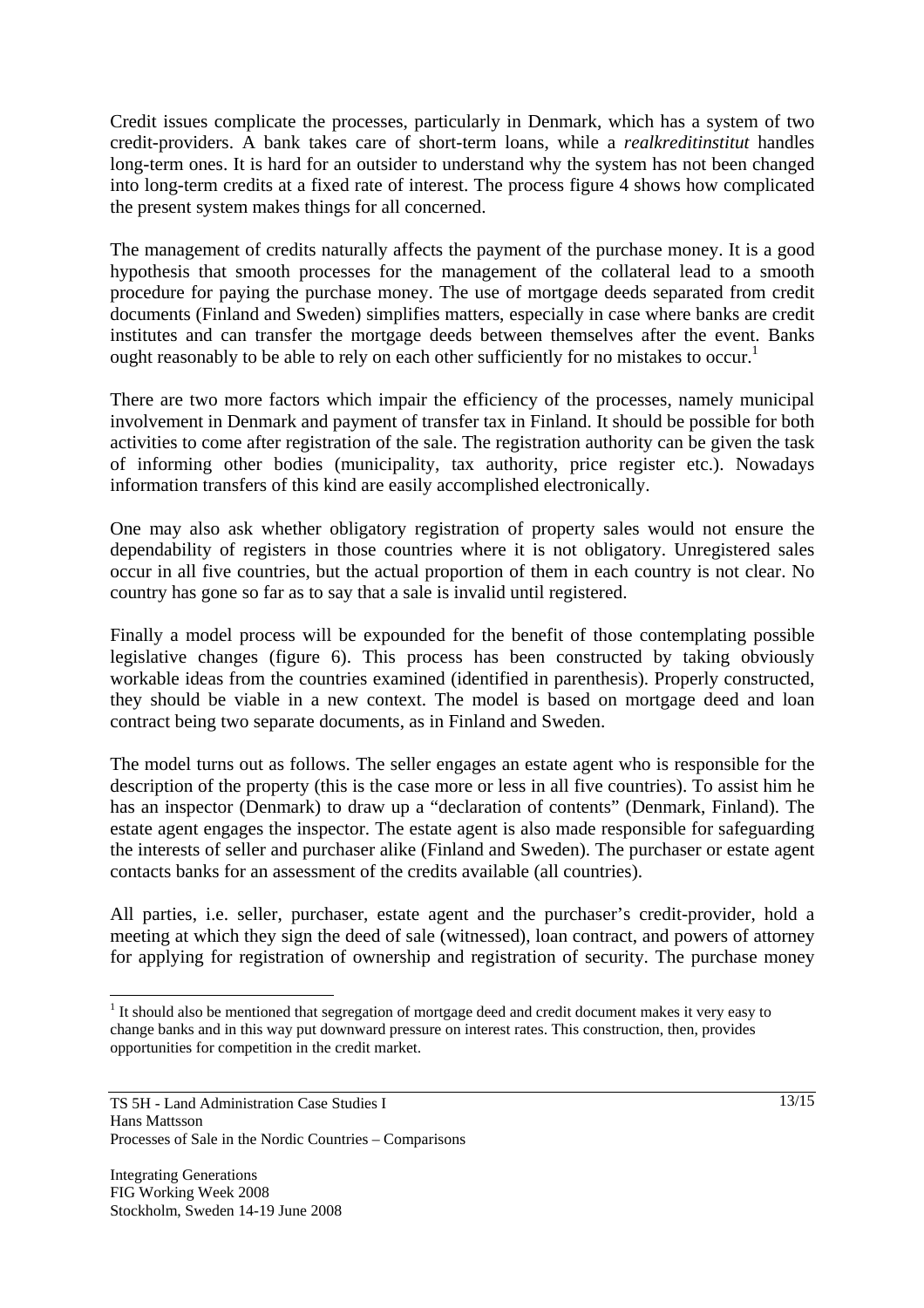should be paid over at the same time, at least formally, so as to make the purchase complete (Sweden). Any amount outstanding can be turned into a loan secured with a mortgage deed (Sweden).

The party given power of attorney applies for ownership registration and mortgage registration. Registration should be obligatory, in order for the Real Property Register to mirror actual conditions (Finland, Sweden). Once the purchase is registered, the land registration authority or its equivalent informs other public authorities, preferably by electronic means (Sweden). It also sends the documents to the parties, together with invoices for administrative processing and stamp duty (Sweden).

**Figure 6**. Model process of normal purchase.



TS 5H - Land Administration Case Studies I Hans Mattsson Processes of Sale in the Nordic Countries – Comparisons

Integrating Generations FIG Working Week 2008 Stockholm, Sweden 14-19 June 2008